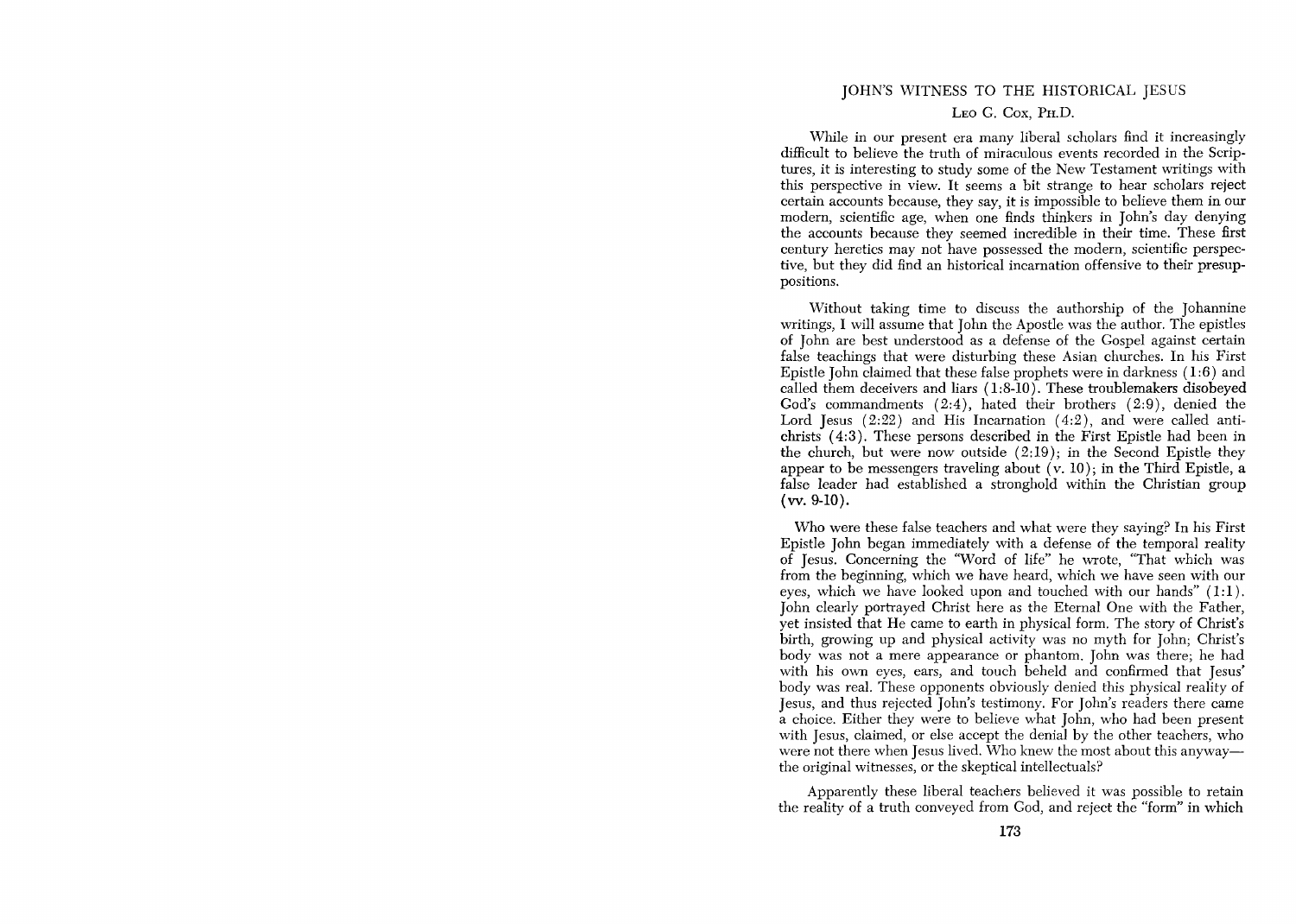it came. Their minds were too sophisticated to need a historical Jesus; they believed they could know directly from God all that was needed. Their authority superceded that of John anyhow. For them little value came through the original witnesses. Those witnesses were gullible and just thought they saw. In reality, they said, Jesus only appeared to be physical. These apostolic witnesses must be mistaken, because God could not become man in the physical sense. Any brilliant person should know this!

John's purpose in writing his Gospel was in a general sense just the opposite of that for the epistles. There he emphasized continually the eternity of Christ's being, and His mighty power. Quite obviously the aim in the Gospel was to convince the readers that Jesus of Nazareth was in reality the Son of God. There Christ's humanity was assumed while His divine nature was portrayed. In the epistles, on the other hand, the eternal being of Christ was assumed, and the humanity was defended. Either error-a denial of deity or a denial of humanity-was a denial of the Incarnation, and therefore an attack upon the atoning work of Christ.

These heretics about whom John was writing in his epistles seemed unable to reconcile the spiritual reality of Christ with the idea of temporal reality. They wanted to retain the eternity of the Word and the spiritual significance of the Gospel without believing that God Himself had really become man in Jesus Christ. The idea of God's becoming man, living, suffering and dying as a man, was obnoxious to them. Such disturbed the niceties of their intellectual processes and hurt their presentation of Christianity to their "respectable" audiences. They must change the Gospel to fit their "modern" minds!

The false philosophy already current in John's day was an incipient Gnosticism. Its basic belief that only spirit is good and that all matter is essentially evil was infiltrating the minds of certain thinkers connected with the Church. Their despising of the world of matter and thus the physical body caused them to revise the accepted Christological teaching. For them a free spirit imprisoned in a house of evil should seek release rather than adhere to a view that brought God down to physical dimensions. Broadly speaking Gnosticism took two forms-Docetism and Cerinthianism.<sup>1</sup>

Docetism denied any physical body for Jesus at all and made the earthly activity of Jesus to be merely various theophanies. What many today claim for the resurrection appearances of Jesus as vision or spiritual experiences became for the Docetists the explanation for all the accounts of a life of Jesus. All reported physical activity became for them merely myth or legend.

The other form coming from Cerinthus was more subtle. He taught

that Jesus was born as any man and lived as man in obedience to God. At His baptism Jesus was filled with the Spirit of Christ who remained upon the man Jesus until the time of suffering at the cross. When Jesus neared the end, the Divine Spirit, Christ, left the human Jesus, Who then died as a man on the cross.

For John such false ideas struck at the very heart of the Gospel. For him the sufferings and death of Jesus the Son of God could in no wise be subtracted from the Gospel message. In his First Epistle he wrote, "This is he that came by water and blood, even Jesus Christ; not with water only, but with the water and with the blood" (5:6). For John the words, "water" and "blood," obviously were very significant. In the Gospel he recorded that when the spear pierced Jesus' side, "straightway there came out blood and water. And he that hath seen hath borne witness, and his witness is true: and he knoweth that he saith is true, that ye also may believe" (John 19:34-35). There was no doubt in John's mind concerning the fact of the *physical* death of the Son of God! While first century liberals denied the death of Christ, the Son of God, and though twentieth century liberals announce the "death of God" apart from Christ, John the Apostle, who was there at that crucial event pronounced the actual death of Jesus Christ, the Son of the Living God!

It appears that the Gnostics acknowledged the coming of Jesus Christ by "water" but not by "blood." Their teaching of the Spirit's descent on Jesus at the baptism is assumed in the word, "water."<sup>2</sup> While the false teachers allowed the Divine Spirit's habitation in Jesus occurring at the baptism, John saw the baptism as a witness that Jesus was the Son of God (John 1:29-34). The "water" witnessed to the historical fact that God had taken on human flesh, became man, and identified Himself with fallen humanity. It bore testimony to the Incarnation of Jesus.

John in his epistle did not stop to argue with the skeptics about any differences in view about the water. He quickly struck at the major issue—"the blood." For him Christ the Son of  $\bar{G}$ od was also Jesus the man. There was no separation, but a true union of the two natures. The death of Jesus Christ was a physical reality. The voice of God was heard at the baptism, and the voice of God was heard at the cross. The blood at Calvary witnessed to the Divine atonement for mankind. Liberals of the first and twentieth centuries find the cross a stumbling block, but for true believers it is the power of God. For the Gnostics the cross was only for the man Jesus;<sup>3</sup> thus it had little significance for the Gospel.

John added a third witness to the historical reality of Jesus Christ when he wrote, "For there are three who bear witness, the Spirit, and the water, and the blood"  $(5:8)$ . If the "water" refers to the baptism of Jesus and the "blood" to the event at Calvary, then the "Spirit" may refer to Pentecost. At each of these events a voice was heard. At the baptism,

<sup>1.</sup> William Barclay, *The Letters of John and Jude,* pp. 8, 9.

<sup>2.</sup> Brooke F. Westcott, *The Epistles of St. John,* p. 182.

<sup>3.</sup> Barclay, *op. cit.,* p. 128.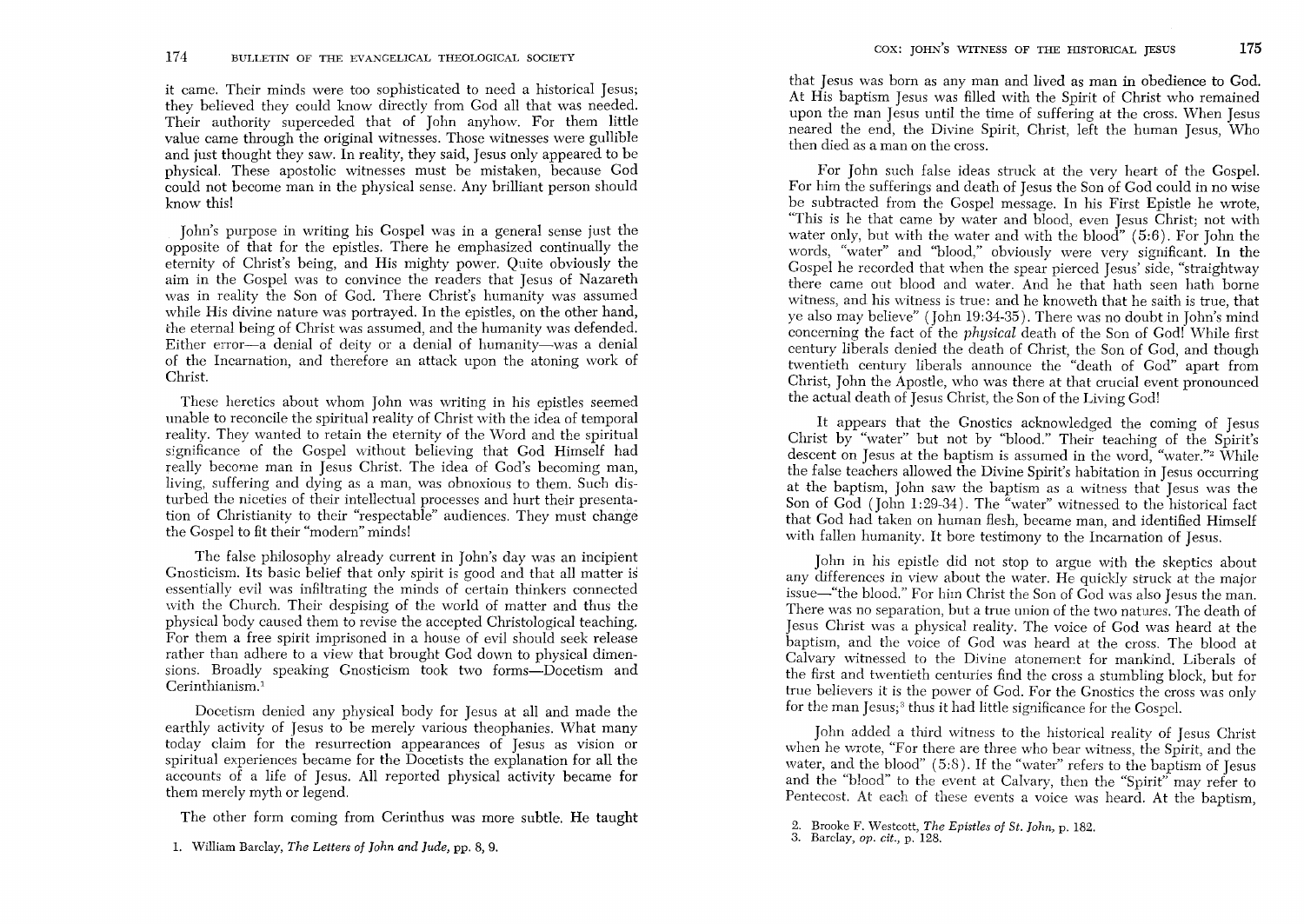the Father's voice said, "This is my Son." On the cross *Jesus* cried, "It is finished." On the day of Pentecost *Peter* through the Spirit declared, "This is that which was spoken." *Here* is a three-fold witness through three historical events whose central truth any de-mythologizing will render false.

It appears clear that John saw these witnesses as continuing in the practices of the Church. Two millenniums later these same witnesses are present. From the baptism of Jesus came the practice of Christian baptism, which is the witness of "water." Christ inaugurated the Lord's Supper on the eve of the cross, and this holy sacrament today witnesses to the death of Christ. The Spirit's witness may be less tangible as a voice to the believer's heart, but becomes more objectified as a continuing witness in the form of the Written Word. Adam Clarke suggested that since the Scriptures proceed from the Holy Spirit, they are His witness to the believer<sup>4</sup>

These three great historical events and their continuing *presence*  within the historical Church agree in witness to the one great truth-Christ the Son of God became man, and died for our sins. These "are the three who bear witness" and "the witness of God is greater" than "the witness of men" (5:8-9). If three human witnesses established a matter in the Old Testament (Deut. 19:15), how much *more* do these three heavenly witnesses confirm the historical reality of Jesus Christ!

The thesis of John's First Letter is based upon a two-fold test for truth. 5 One aspect of this test is the *practical-obedience* to Christ, keeping the commandments and walking in the light. The other aspect is belief-believing that Jesus Christ had come in the flesh. Practice and belief were equally important to John, although he spent more space in this epistle on the practical aspect. In fact it is doubtful if he believed that one aspect of this test could exist without the other. Bad practice leads to wrong ideas, and wrong ideas lead to faulty practice. To be certain of truth one must meet this two-fold test.

The Gnostic false philosophy struck not only at the heart of Christian belief, but also at the holy life. On their part there was no serious view of sin. Sin was looked upon as the evil in matter. For some the shunning of material things was a way to be free from sin. This idea led to asceticism. For others, since matter could not harm the spirit, free outlet was given the flesh and resulted in licentious living. In either case there was no real consciousness of sin.

John fervently attacked this false philosophy. These opponents claimed to know God, but walked in darkness (1:6). In their view, since man is a spiritual being, sin cannot really touch him; so in reality he

Furthermore, in the Gnostic view, there was no need of confession of sins. After John declared the believer's forgiveness and cleansing after confession of sins, he then pointed out the lie of those who claimed that they had not sinned. It appears that these liberals of the first century saw no act as being wrong before God; nor did they have any place for sinful depravity. This form of Pelagianism denied original sin and professed a maturity that found old fashioned morality out of place. Probably twentieth century "new morality" is not so new after all!

Actually this false teaching divided the Church and struck directly at the heart of Christian fellowship.6 The heretics had once been in the Church, but had separated from the *true* believers (2: 19). At least this early Church was sufficiently alive to render a false teaching uncomfortable in it. The skeptics left the body of the faithful, but *were* still attempting to mislead persons within the church. John not only warned against the dangers, but assured the believers of their security in the anointing of the Spirit (2:26-28).

John believed that the acceptance of the apostolic witness to the historical Jesus was necessary for *true* fellowship in the Church. *He* wrote this letter in order to make clear where true fellowship existed  $(1:3)$ . A denial of John's declaration brought darkness and destroyed fellowship. Those who denied the apostolic witness broke fellowship with both the Church and the Father  $(1:2)$ . And this denial cut off, not only the spiritual vision of Christ, but struck at Tohn's testimony of Christ's physical reality  $(1:1)$ . John saw no fellowship with God if the reality of Jesus Christ's physical existence *were* rejected. Tohn did not deny the spiritual vision of Christ, nor the spiritual birth of believers. However, he insisted that his physical observations and contacts with the physical Jesus are an integral part of the Christian faith.

For John this point was crucial. Many *were* trying to create a Christ who was known only to a special group. For them Christ's physical reality was unnecessary, in fact impossible. Therefore apostolic testimony was relatively unimportant. The old attack against basic Christian faith is not too different from that of our times. The denial of physical events that surrounded Christ's life is not so modern after all! Barclay's description fits both the first and twentieth century:

Here then is a picture of these gnostic heretics. They talked of bemg born of God, of walking in the light, of having no sin,

Christ as a cleansing agent.

<sup>4.</sup> Adam Clarke, *The New Testament of our Lord and Saviour Jesus Christ, Vol. 2,*  p.924. 5. Westcott, op. *cit.* p. 181.